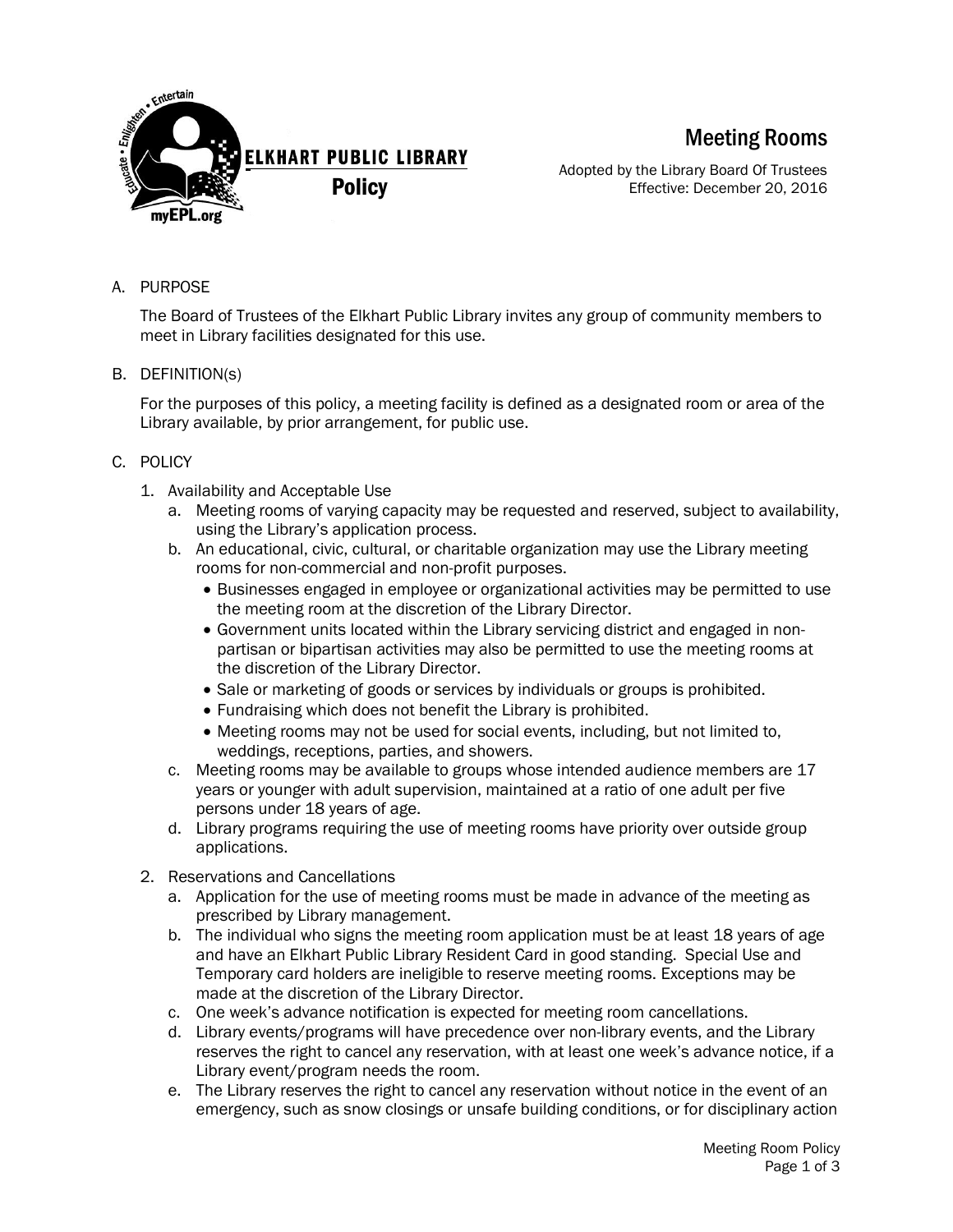in the event of inappropriate or disruptive activities among the reserving group attendees.

- f. Due to high demand for meeting rooms, groups that cancel reservations three consecutive times, or do not appear for their scheduled meeting for three consecutive occasions, will be prohibited from reserving meeting rooms for a period of six months.
- 3. Hours of Use
	- a. Meeting rooms are available during open hours of the Library or as amended by Library management.
	- b. Programs must end 15 minutes prior to Library's scheduled closing time. However, the Library reserves the right to require programs to end earlier. The room(s) must be returned to its original condition and vacated by the Library's scheduled closing time.
- 4. Fees
	- a. The Library does not asses a fee for the use of the meeting rooms.
	- b. Groups or individuals may not charge or solicit an admission-type fee for any event or program held in the meeting rooms.
- 5. Equipment and Furniture
	- a. The applicant must request the use of any Library equipment and furniture for a reserved meeting room at the time of application. Library equipment may not be removed from the meeting room.
- 6. Conditions of Use
	- a. Groups or individuals using the meeting rooms may not disrupt others' use of the Library. Persons attending the meeting are subject to Elkhart Public Library's Code of Conduct, which is attached to the meeting room reservation form.
	- b. The number of attendees shall be limited to the posted maximum occupancy.
	- c. Food and drink are allowed in designated meeting rooms. Alcohol is strictly prohibited. Cleaning up food and drink debris, spills, etc. will be the responsibility of the group reserving the room. A fee may be assessed if additional cleaning by Library staff is necessary.
	- d. Meetings are bound by state and federal Open Door laws where applicable. The responsibility to comply with such laws is incumbent on the group reserving the meeting room. A group may restrict attendance to a limited or designated audience except where these laws apply. The Library is not responsible for assuring compliance but will provide appropriate space for groups to post any such required notices.
	- e. The Library Director, or delegated representative of the Director, is authorized to deny the use of the meeting rooms to any group that is disorderly or has a history of disorderly and abusive conduct, or that violates this policy.
- 7. Liabilities
	- a. The Library allows the use of its facilities with the understanding that the Library accepts no responsibility for the personal safety of any person, either inside or outside the building, during that use.
	- b. The Library is not responsible for damage, loss, or theft of personal property.
	- c. The individual who signs the meeting room application shall be responsible for the conduct of the group and for protection of Library property in connection with the meeting. The Library shall be promptly reimbursed by the signing party for any expense or damage resulting from the use of the facility.
	- d. Groups and individuals will indemnify and hold harmless the Elkhart Public Library, the Library Board of Trustees, the Director, and all Library employees and volunteers, from any loss, damage, liability, costs and/or expense that may arise during or to be caused in any way by such use of the Library facilities.